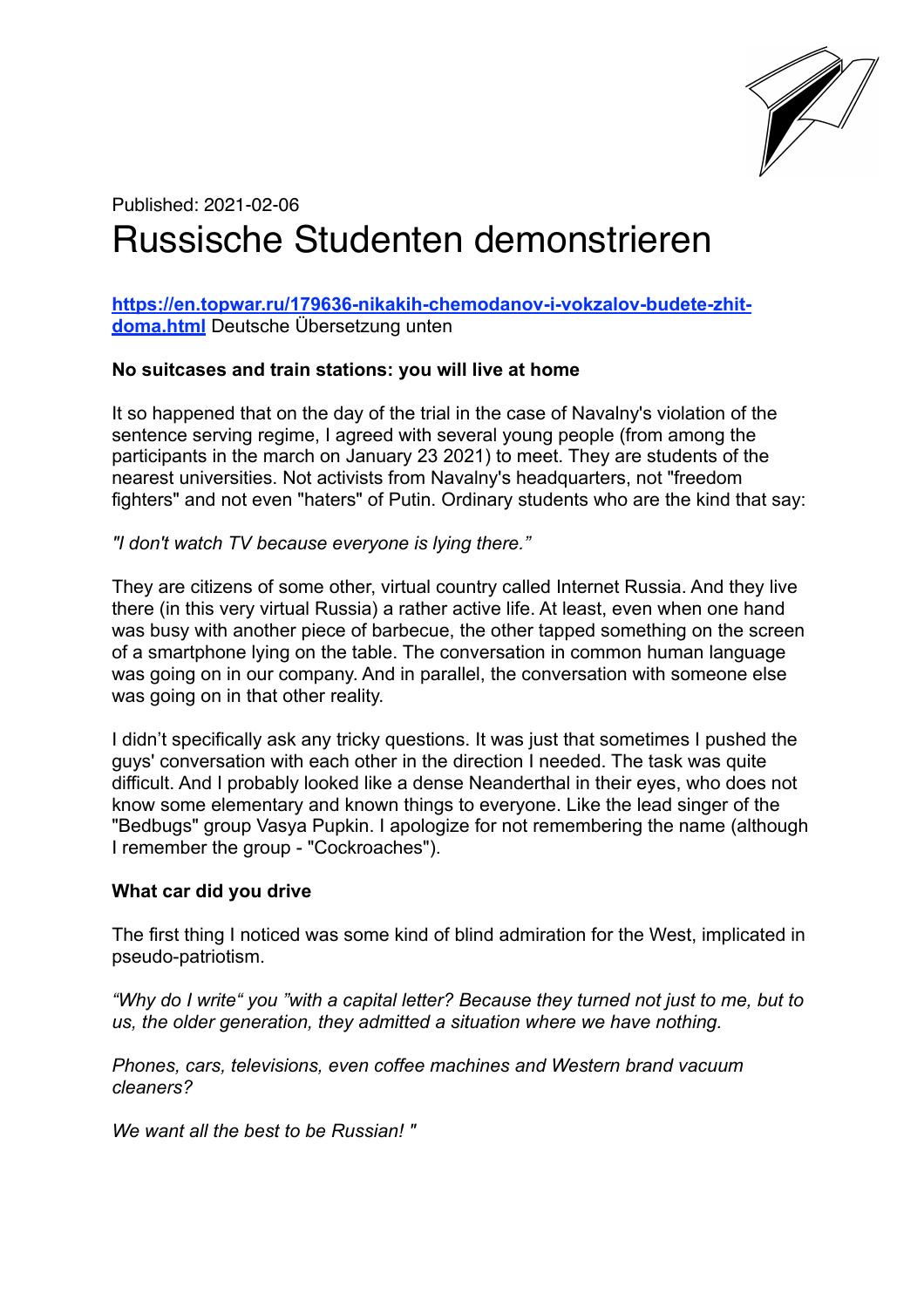The talk that we survived the defeat in the 90s of the last century is categorically rejected.

*"Legends of deep antiquity. We weren't even born then. "* 

Now I will write a phrase that is strange for many, including for myself.

It turns out that the country was killed not in the 90s, but in the early 2000s! Young people are sure of this. Like this.

Yeltsin and Gorbachev? You (in the sense we are) still remember Ivan the Terrible.

To be honest, the idea is old. I admit that, for example, I myself am happy to look at the new models of VAZ, Kamaz, Urals and other cars, which turn into cars not only for the convenience of work, but also for the convenience of a person. Somewhere out there inside a worm of resentment against our state, against our engineers and designers, our workers at car factories lives. Intellectually understand that not all at once. But the eyes see. Hands feel. And everything else, sorry, on the bumps too ...

The fact that the whole world lives in this way, using those goods that are currently the best in their class, regardless of the country of origin, does not affect the children.

It should be Russian. And the point!

It turns out that youthful maximalism versus mature realism. We talk and think about the same thing, but we, bumping our elbows through life, understand that not everything is so simple, but they are not. They only understand one thing. Should be better than it is!

It seems to me that there was a transformation of our views from the 90s, when the majority saw Western life only through films and the International Panorama on the Central Television. And then they just bought into the beautiful packaging. And today the children bought into the fact that everything is modern, modified,

*"There is the best, quality and progressive".* 

Moreover, it was very interesting to see the Soviet perception of Russia in the eyes of young men who do not know what the USSR is.

There is Russia and there is the West. Not the USA, Germany, France, Italy or any other country, namely the West. As a single enemy or ally. This depends on the political views of the interlocutors.

We again

*"one on one".* 

Only that "one" West, which stands opposite, consists of many countries.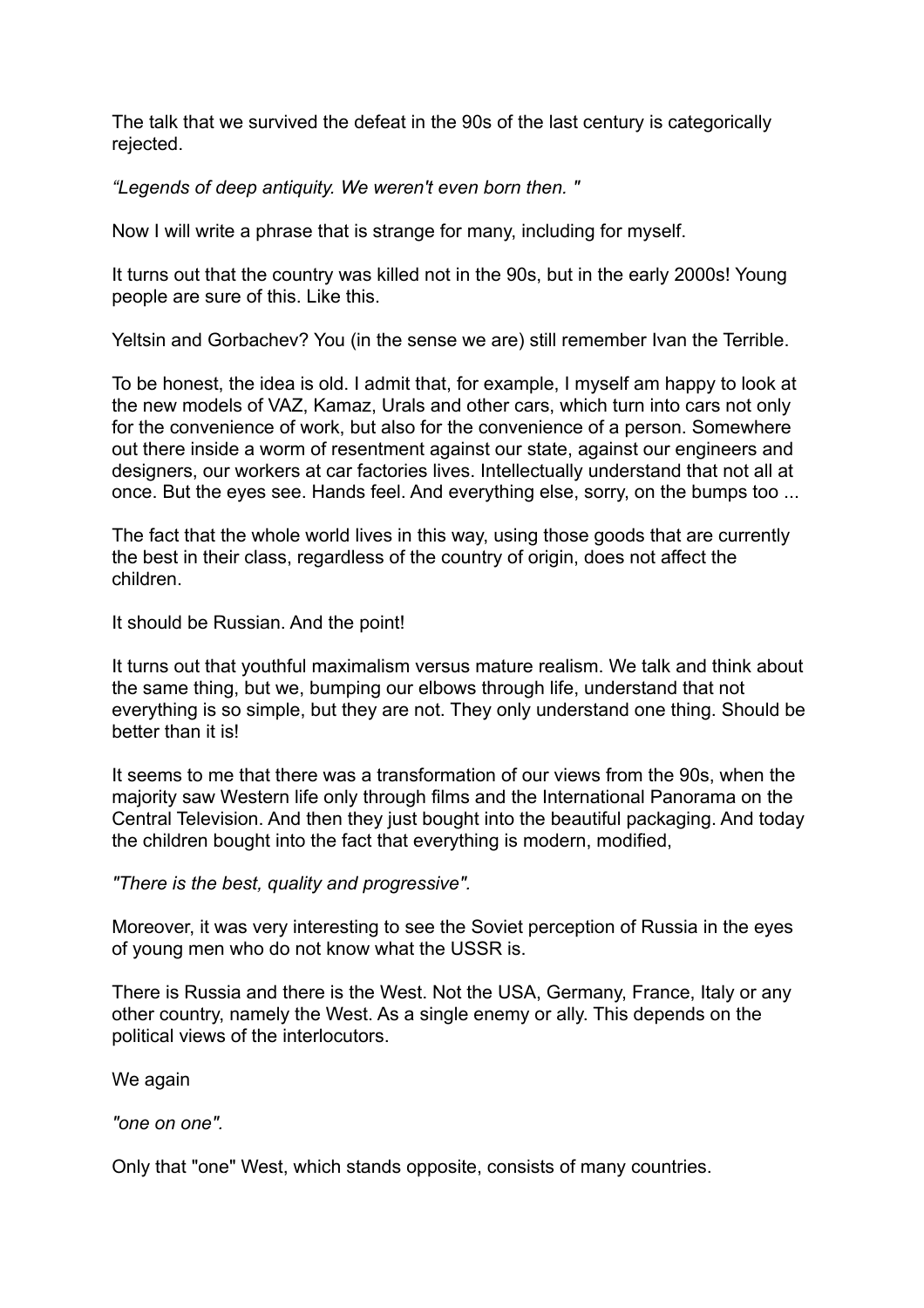German cars, Japanese computers, Korean telephones, American tractors, etc., against Russian objects, things and constructs.

So far I can't make an unambiguous conclusion about where this is from.

Why do we, at some deep, far hidden, level take responsibility for all of humanity?

Upbringing?

Doubtful.

Traditions?

Again, inaccurate.

Genetics? So who knows ...

## **Political vinaigrette in young heads**

I have long ceased to argue with those who profess primitivism in politics. What for?

Well, a person wants to earn money, as under capitalism, and enjoy benefits, as under socialism, so what? Explain to him that capitalism and socialism are different social systems based on opposite principles, individualism and collectivism? Ask to explain why the socialist principle

*"From each according to his ability, to each according to his work"* 

contradicts capitalism?

Talking with the young, I suddenly realized that we are the same. We are from those 90s, and they are from the 2020s. Only we perceived the West "through the stomach", and they perceived through "freedom and democracy."

Remember why we prized Western pants, Western tights, Western drinks and more? We appreciated the quality of our products. Yes, it is the quality of the goods. The USSR bought and sold exactly high-quality goods.

I remember the reportage by Valentin Zorin from Germany. 38 types of meat in a regular shop! We looked at all this abundance and even thought did not arise, what kind of meat is this? We savages ate pork, beef, lamb, venison, game. And there, a simple German ate 38 varieties. Later, after years, we began to understand that the type of meat is just what we chose on the market:

*"For soup, for goulash, for chops"* 

and so on.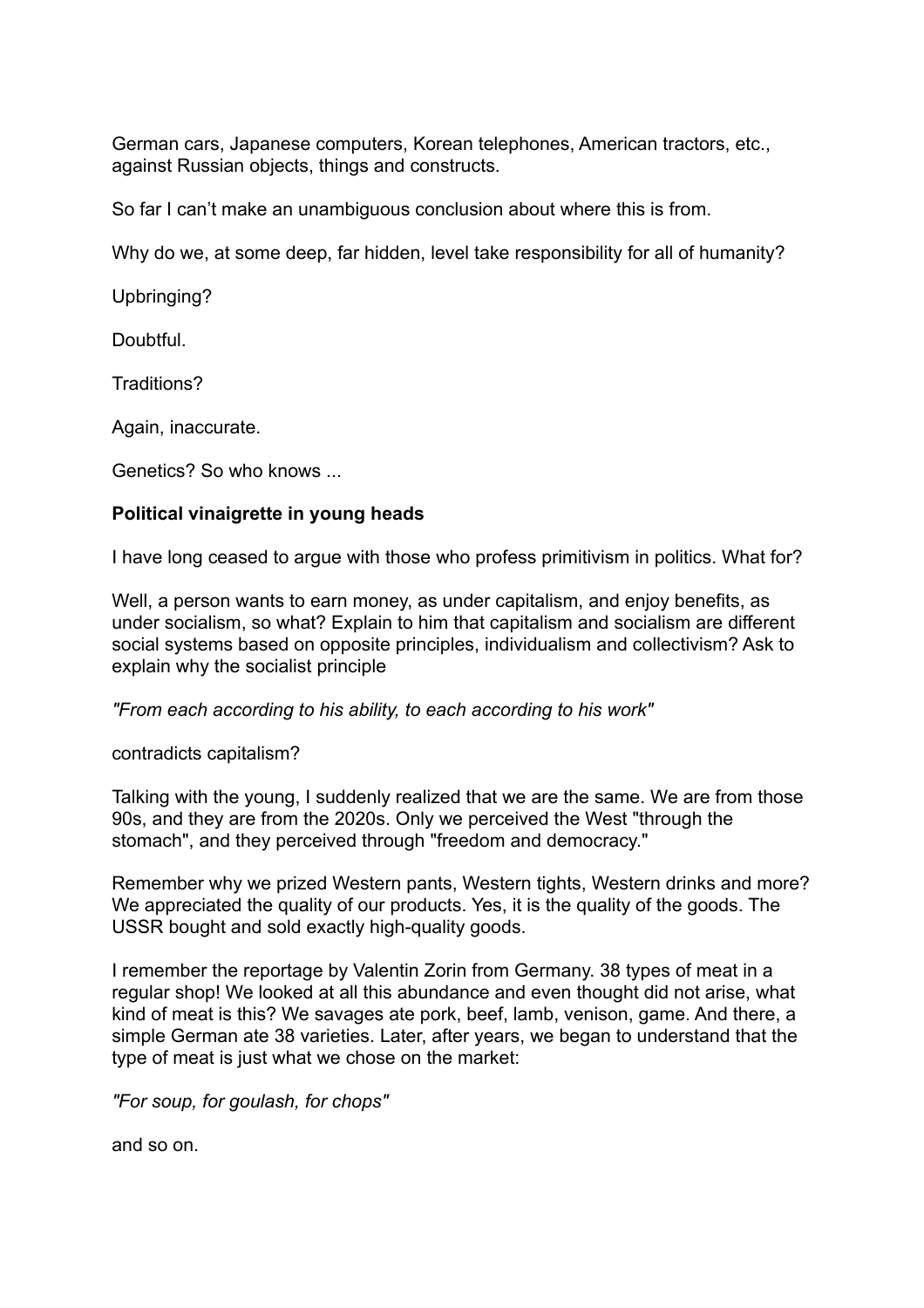In the heads of today's young people is no longer the main type of meat. Now freedom, democracy, human rights ... And all this is beautifully laid out in youthful maximalism.

Freedom means anarchy. Democracy means only listen to me. Human rights are when no one can forbid me something! Maybe elections? What do you mean, elections are always lies of those who win. Choices can be correct only when we win.

For some reason, even the fact that in "Internet Russia" you can see not only positive, but also negative about Western life, does not change the main trend -

### *"Everything is bad with us, everything is good there",*

it is politically good.

When I tried to find out why, for example, the demonstrations of Democrats or Republicans in the United States from political ones quickly turn into pogroms at the very first supermarket, I received no answer.

As I did not receive an answer to my security question:

*"Why didn't you smash shops when you walked along the city streets?"* 

There were big eyes. There was a doctoral view like "grandfather is crazy." But there was no answer.

They were unable to combine the pogroms of stores with "political struggle". By the way, a video from the Netherlands, when the crowd is watered with cannons, was also awarded only -

*"They are probably not peaceful demonstrators."* 

We have completely abandoned political education and political education of our children.

I wasn't talking to freshmen. In front of me were almost ready-made engineers, including those who would very soon design and construct new military equipment and weapons. Moreover, these are really good engineers, not from today's, that "on a paid basis."

On the other hand, in front of me were young men with vague political orientations, with vague political views. They want some improvements, but they don't know what. They want it to be "like theirs," but the government defended itself "like ours."

## **No suitcases and train stations needed**

I foresee the reaction of some radical veterans who have not yet matured "romantics of the revolution." A sort of "suitcase, station, West". Let in other words, but the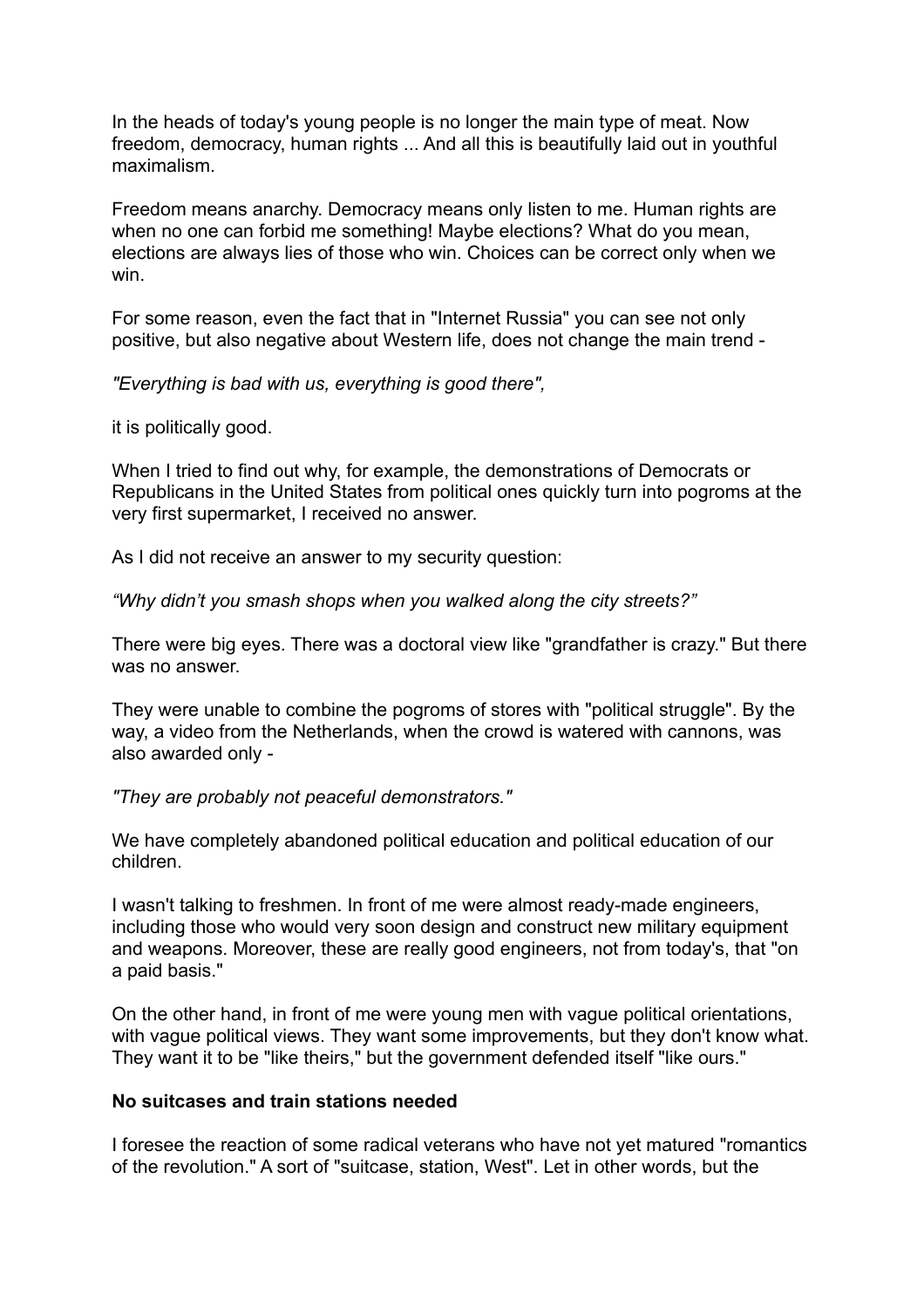essence is just that. If we don't like it - forward to the West. Nobody intends to reeducate you. We are not a nursery or a school. If you want it like in the West, live in the West.

By the way, I asked this question too. Why not just move there?

*"Who needs us there? There are enough of their own! "* 

Their own, in the sense of the same students or young engineers. Young people have an understanding that they are Russians, that this is their Motherland. As well as patriotism, albeit peculiar, but there.

Where does such a mess in the minds come from?

I remember those 2-3% of idiots that exist in every nation. They are loud, active, uncompromising, but they are few. But there are such people, my interlocutors, who are looking for their truth. They ask the same questions that we asked at their age. But we got answers and they didn't. What these answers were is not very important. We (with age) ourselves have found the correct, from our point of view, answers to these questions.

Today the young are left without our adult wisdom. By yourself, all by yourself. And then we are surprised at the emergence of radicals of different directions, the emergence of fascists and leftists, the birth of completely "wild" political trends, from the point of view of formal logic. Young people are looking for answers themselves.

Suitcase, train station, West - it's easy. From the series "the fool himself".

And we must start by defining the basic tasks of educating schoolchildren and students.

Who do we want to see in general?

After all, even in the family now there is no answer to this simple question.

*"My children must grow up to be good people."* 

Hooray! And how is a good person? I'm not sure there are many parents in the world who say they want to raise a bad person.

Let's decide who we need - there will be teachers and professors who will perfectly fulfill the task of educating just such a person. The fact that an adult cannot be reeducated, as life has shown, is wrong.

It is impossible to re-educate someone who truly believes in something. And there are quite a few of them. The rest will quickly change their views under the powerful influence of propaganda, as we see in the example of Ukraine.

So, don't offer our children a suitcase. And show them where the station is.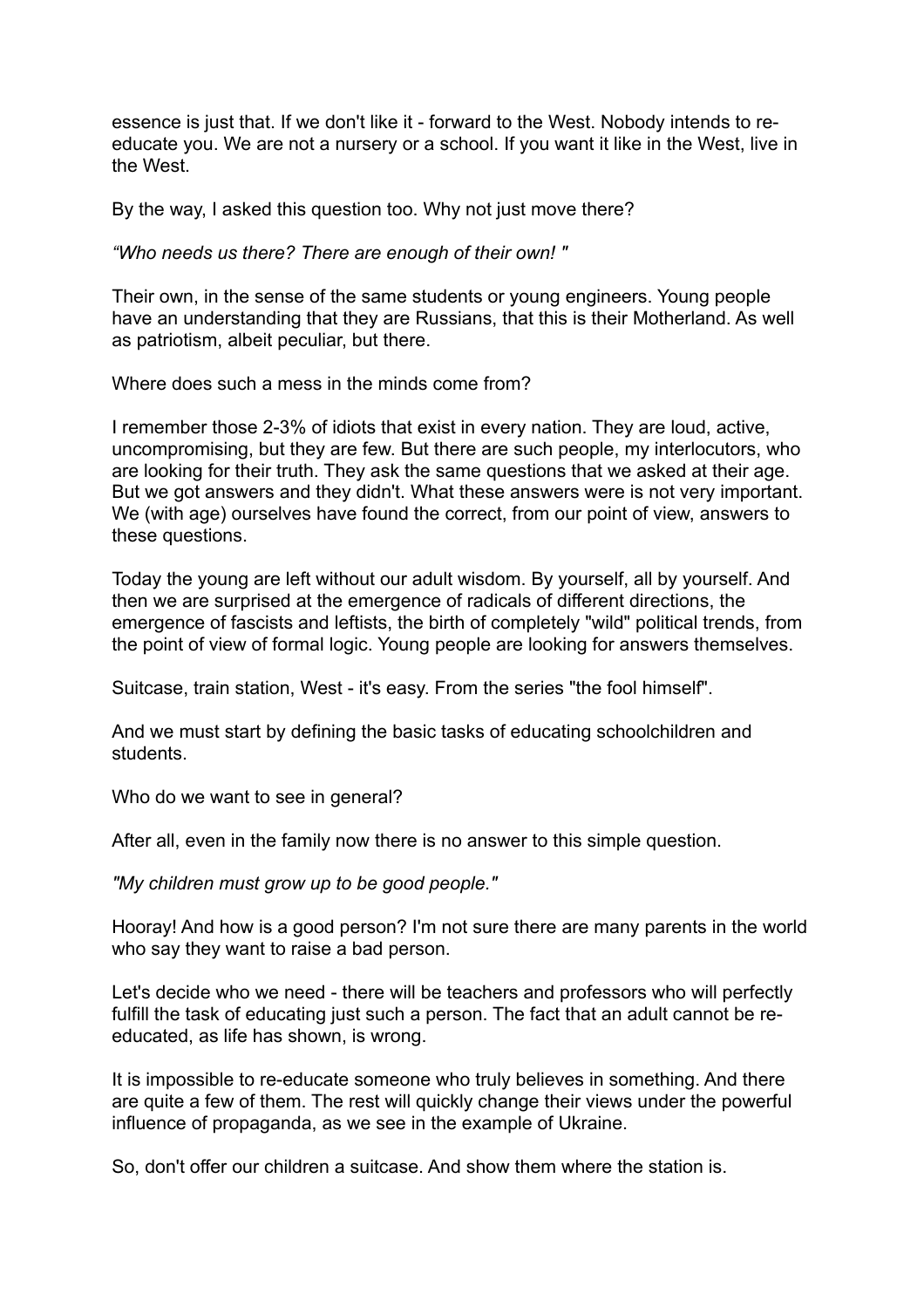What if, like obedient children, they really get on a train leaving somewhere?

And for whom then did we build it all, destroy it and now rebuild it again?

**P.S.** This is really quite revealing and probably vividly describes the situation there. Most people, not only the post-Soviet generation, have come to terms with the conditions there and just want to be left alone. I don't think that a few instigators will succeed in changing anything.

Let's also not forget that a significant influence on the situation in Russia today comes from the permanent arrogance of the "Western" countries with their so-called "democratic values"! After all, it is only the Russians. Unfortunately, a lot of things were done wrong from the very beginning. Also a new pipeline does not help any more.

Steinmeier would probably prefer to rant again about the invasion in 1941...

And Schmul Meier remains disappeared And many a rich man. And his money has Mackie Messer To whom nothing can be proved.

And he can't remember And you can't get to him. Cause a shark ain't a shark If you can't prove it. Bert Brecht"

—————————————-

## **Keine Koffer und Bahnhöfe: Sie werden zu Hause bleiben**

So kam es, dass ich mich am Tag der Verhandlung im Fall von Nawalnys Verstoss gegen die Strafverbüssungsregelung mit einigen jungen Leuten (aus den Reihen der Teilnehmer des Marsches am 23. Januar 2021) verabredete. Sie sind Studenten der nächstgelegenen Universitäten in Moskau. Keine Aktivisten aus Nawalnys Hauptquartier, keine "Freiheitskämpfer" und nicht einmal "Hasser" von Putin. Gewöhnliche Studenten, von der Art, die sagen: *"Ich schaue kein Fernsehen, weil dort alle lügen."* 

Sie sind Bürger eines anderen, virtuellen Landes namens Internet-Russland. Und sie führen dort (in diesem sehr virtuellen Russland) ein ziemlich aktives Leben. Selbst wenn sie in einer Hand mit einem Stück vom Grill beschäftigt waren, tippten sie mit der andern Hand auf den Bildschirm des Smartphones, das auf dem Tisch lag. Unter uns die Konversation in allgemeiner menschlicher Sprache. Und parallel dazu lief das Gespräch mit jemand anderem in dieser anderen Realität ab.

Ich habe nicht gezielt irgendwelche kniffligen Fragen gestellt. Es war nur so, dass ich manchmal das Gespräch der Jungs untereinander in die Richtung drängte, die ich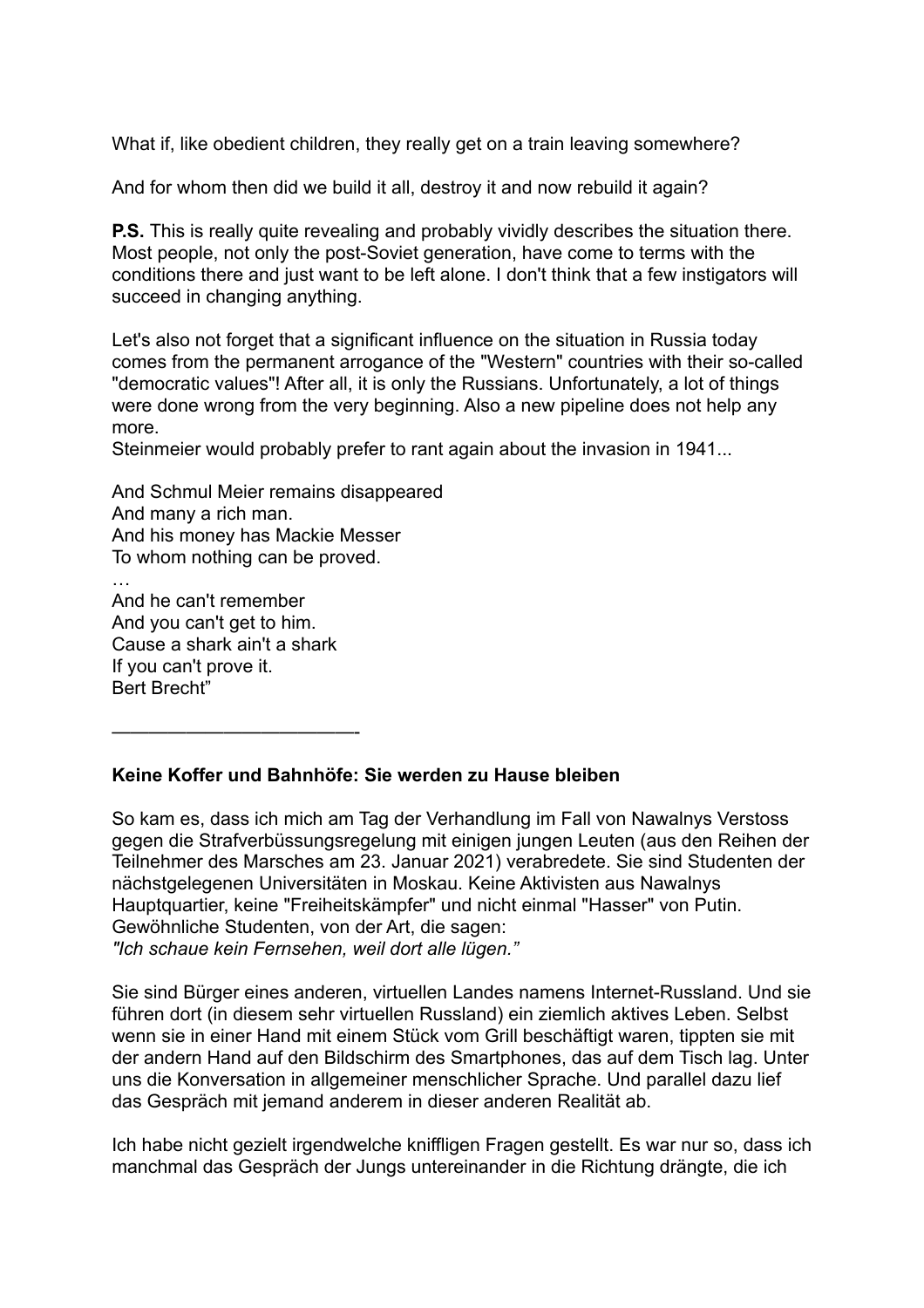brauchte. Die Aufgabe war ziemlich schwierig. Und wahrscheinlich sah ich in ihren Augen wie ein begriffsstutziger Neandertaler aus, der einige elementare und jedem bekannte Dinge nicht weiss. Wie der Leadsänger der Gruppe "Bettwanzen" Vasya Pupkin. Ich entschuldige mich, dass ich mich nicht an den Namen erinnere (obwohl ich mich an die Gruppe erinnere - "Kakerlaken").

### **Welches Auto haben Sie gefahren**

Das erste, was mir auffiel, war eine Art blinde Bewunderung für den Westen, verwickelt in Pseudo-Patriotismus.

*"Warum schreibe ich" Sie "mit einem Großbuchstaben? Weil sie sich nicht nur an mich, sondern an uns, die ältere Generation, gewandt haben, sie haben eine Situation zugelassen, in der wir nichts haben.* 

*Telefone, Autos, Fernsehgeräte, sogar Kaffeemaschinen und Staubsauger westlicher Marken?* 

*Wir wollen, dass alles Beste russisch ist! "* 

Das Gerede, dass wir die Niederlage in den 90er Jahren des letzten Jahrhunderts überlebt haben, wird kategorisch abgelehnt.

*"Das sind Legenden aus dem tiefen Altertum. Wir waren damals noch nicht einmal geboren."* 

Jetzt werde ich einen Satz schreiben, der für viele, auch für mich, befremdlich ist.

Es stellt sich heraus, dass das Land nicht in den 90er Jahren, sondern in den frühen 2000er Jahren getötet wurde! Die jungen Leute sind sich dessen sicher. Zum Beispiel so.

Jelzin und Gorbatschow? Sie (in unserem Sinne) erinnern sich noch an Iwan den Schrecklichen.

Um ehrlich zu sein, die Idee ist alt. Ich gebe zu, dass ich selbst zum Beispiel glücklich bin, wenn ich die neuen Modelle von VAZ, Kamaz, Ural und anderen Autos anschaue, die nicht nur für die Bequemlichkeit der Arbeit, sondern auch für die Bequemlichkeit einer Person zu Autos werden. Irgendwo da draussen im Inneren lebt ein Wurm des Grolls gegen unseren Staat, gegen unsere Ingenieure und Designer, unsere Arbeiter in den Autofabriken. Geistig verstehen das nicht alle auf einmal. Aber die Augen sehen. Die Hände fühlen. Und alles andere, sorry, auch auf den Beulen ...

Die Tatsache, dass die ganze Welt auf diese Weise lebt, mit den Waren, die derzeit die besten ihrer Klasse sind, unabhängig von der Herkunft, betrifft nicht die Kinder.

Es sollte russisch sein. Und Punkt!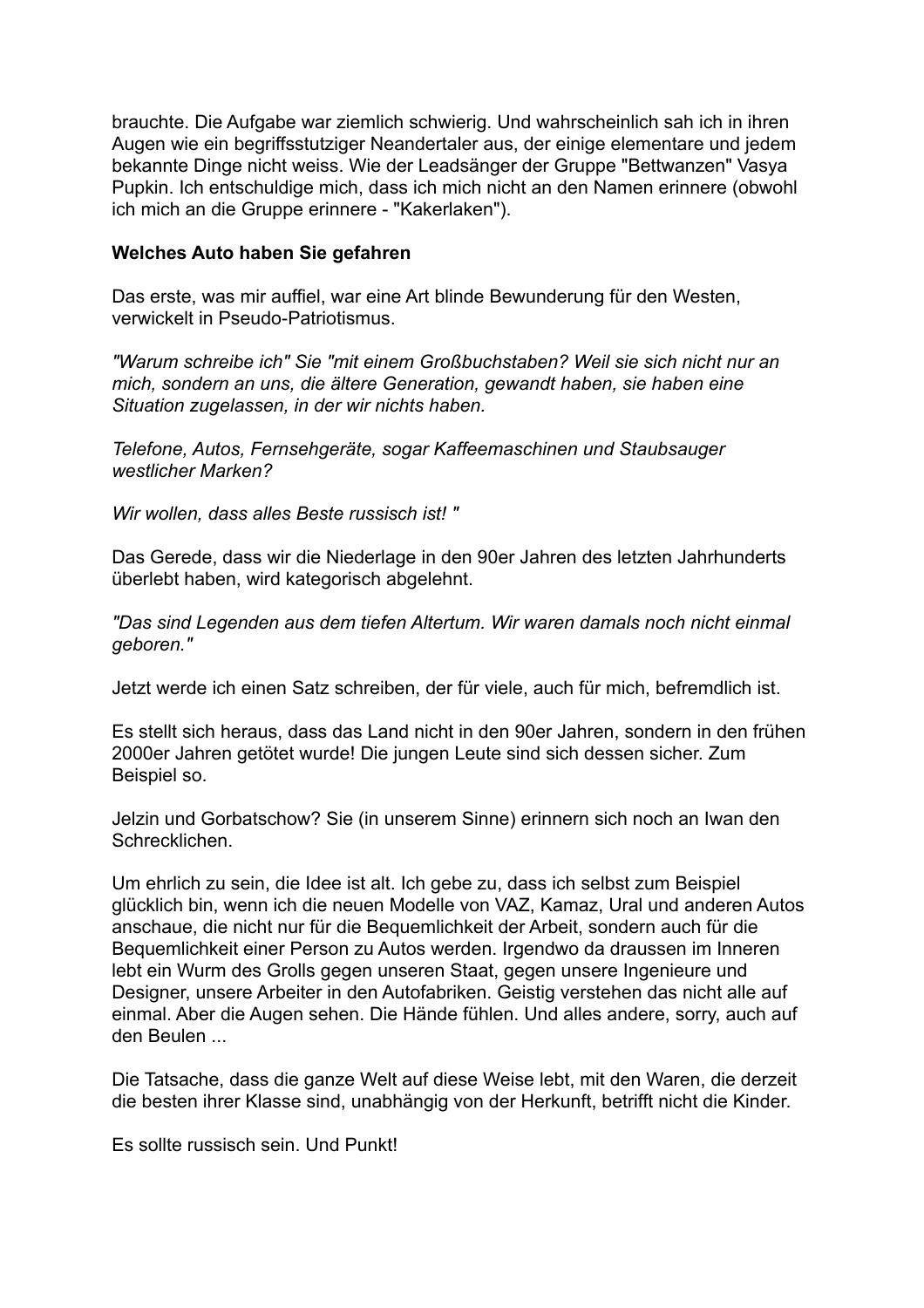Es stellt sich heraus, jugendlicher Maximalismus gegen reifen Realismus. Wir reden und denken über das Gleiche, aber wir, die wir mit den Ellbogen durchs Leben stossen, verstehen, dass nicht alles so einfach ist, aber sie nicht. Sie verstehen nur eine Sache. Es sollte besser sein, als es ist!

Mir scheint, dass es eine Veränderung unserer Ansichten seit den 90er Jahren gab, als die Mehrheit das westliche Leben nur durch Filme und das Internationale Panorama im Zentralfernsehen sah. Und dann kauften sie einfach die schöne Verpackung. Und heute kauften die Kinder in die Tatsache hinein, dass alles modern, modifiziert ist,

*"Es gibt das Beste, die Qualität und das Fortschrittliche".* 

Ausserdem war es sehr interessant, die sowjetische Wahrnehmung von Russland in den Augen junger Männer zu sehen, die nicht wissen, was die UdSSR ist.

Es gibt Russland und es gibt den Westen. Nicht die USA, Deutschland, Frankreich, Italien oder irgendein anderes Land, sondern den Westen. Als ein einziger Feind oder Verbündeter. Das hängt von den politischen Ansichten der Gesprächspartner ab.

Wir wiederum

*"eins zu eins".* 

Nur, dass der "eine" Westen, der gegenüber steht, aus vielen Ländern besteht.

Deutsche Autos, Japanische Computer, Koreanische Telefone, Amerikanische Maschinen usw. gegen Russische Gegenstände, Dinge und Konstruktionen.

Bis jetzt kann ich keine eindeutige Schlussfolgerung darüber ziehen, woher das kommt.

Warum übernehmen wir auf irgendeiner tiefen, weit verborgenen Ebene die Verantwortung für die gesamte Menschheit?

Erziehung?

Unwahrscheinlich.

Traditionen?

Wieder ungenau.

Genetik? Also wer weiss ...

## **Politischer Schaumwein in jungen Köpfen**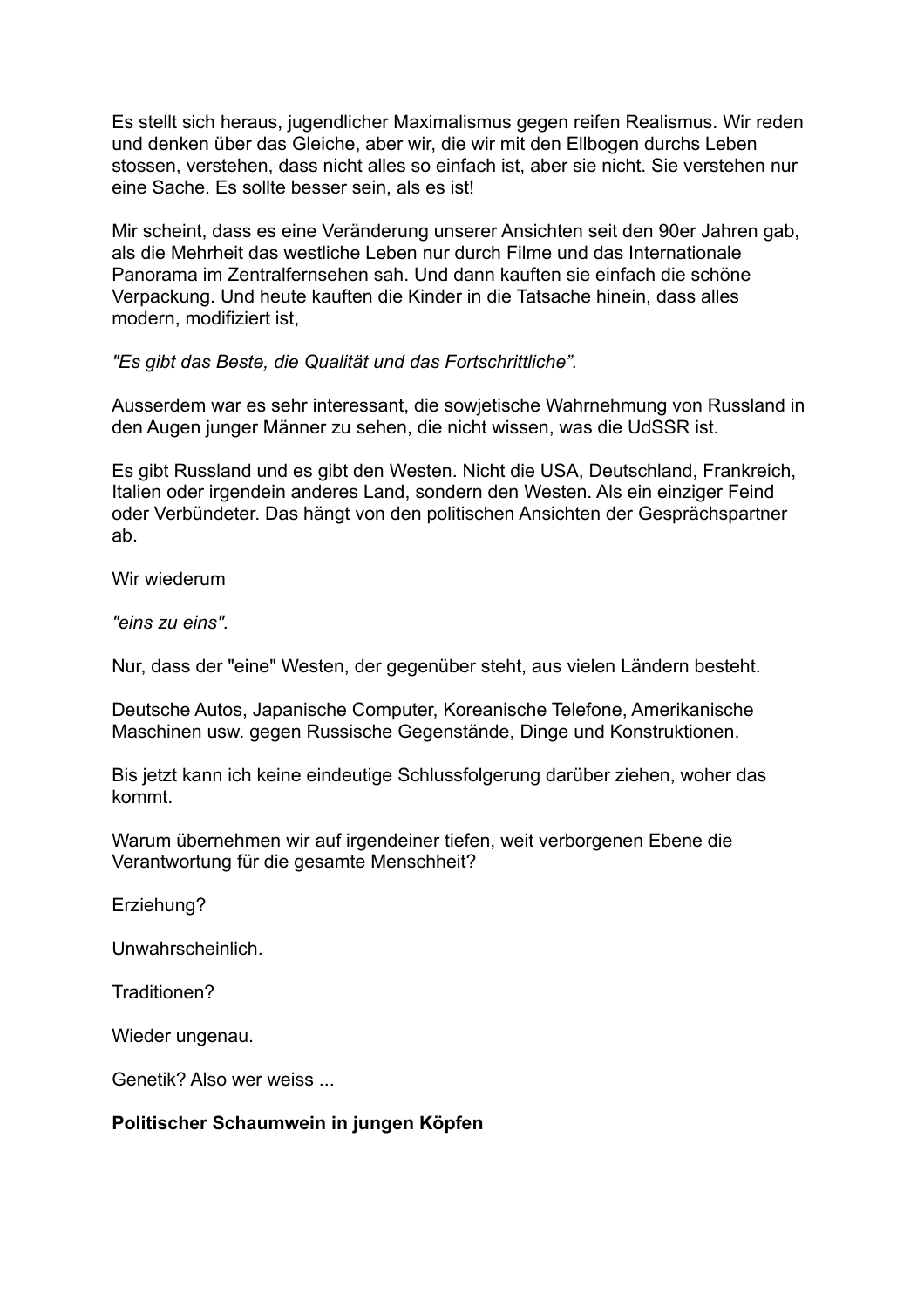Ich habe schon lange aufgehört, mich mit denen zu streiten, die sich zu primitiver Politik bekennen. Wozu auch?

Nun, ein Mensch will Geld verdienen, wie im Kapitalismus, und Leistungen geniessen, wie im Sozialismus, na und? Erklären Sie ihm, dass Kapitalismus und Sozialismus unterschiedliche Gesellschaftssysteme sind, die auf entgegengesetzten Prinzipien beruhen, auf Individualismus und Kollektivismus? Bitten Sie ihn zu erklären, warum das sozialistische Prinzip

#### *"Jeder nach seinen Fähigkeiten, jedem nach seiner Arbeit"*

dem Kapitalismus widerspricht? (alte Einteilung, wie z.B. wer nicht arbeitet, soll auch nicht essen)

Als ich mit den jungen Leuten sprach, wurde mir plötzlich klar, dass wir gleich sind. Wir sind aus den 90ern, und sie sind aus den 2020ern. Nur haben wir den Westen "durch den Magen" wahrgenommen, und sie durch "Freiheit und Demokratie".

Erinnern Sie sich, warum wir Westhosen, Weststrumpfhosen, Westgetränke und mehr schätzten? Wir schätzten die Qualität der Produkte. Ja, es ist die Qualität der Waren. Die UdSSR kaufte und verkaufte genau hochwertige Waren.

Ich erinnere mich an die Reportage von Valentin Zorin aus Deutschland. 38 Fleischsorten in einem normalen Geschäft! Wir sahen uns diese Fülle an und kamen gar nicht auf den Gedanken, was ist das für ein Fleisch? Wir Wilden assen Schweine-, Rind-, Lamm-, Reh- und Wildfleisch. Und da ass ein einfacher Deutscher 38 Sorten. Später, nach Jahren, begannen wir zu verstehen, dass die Art des Fleisches nur das ist, was wir auf dem Markt auswählen:

## *"Für Suppe, für Gulasch, für Koteletts"*

und so weiter.

In den Köpfen der jungen Leute von heute ist nicht mehr die Hauptsache Fleisch. Jetzt sind es Freiheit, Demokratie, Menschenrechte ... Und all das ist im jugendlichen Maximum schön angelegt.

Freiheit bedeutet Anarchie. Demokratie heisst: Hör nur auf mich. Menschenrechte sind, wenn mir niemand etwas verbieten kann! Vielleicht Wahlen? Was soll das heissen, Wahlen sind immer die Lügen derer, die gewinnen. Wahlen können nur richtig sein, wenn wir gewinnen.

Aus irgendeinem Grund, denn auch die Tatsache, dass in "Internet Russland" jeder nicht nur positive, sondern auch negative Sachen über das westliche Leben sehen kann, ändert den Haupttrend nicht -

*"Bei uns ist alles schlecht, dort ist alles gut",* 

es ist politisch gut.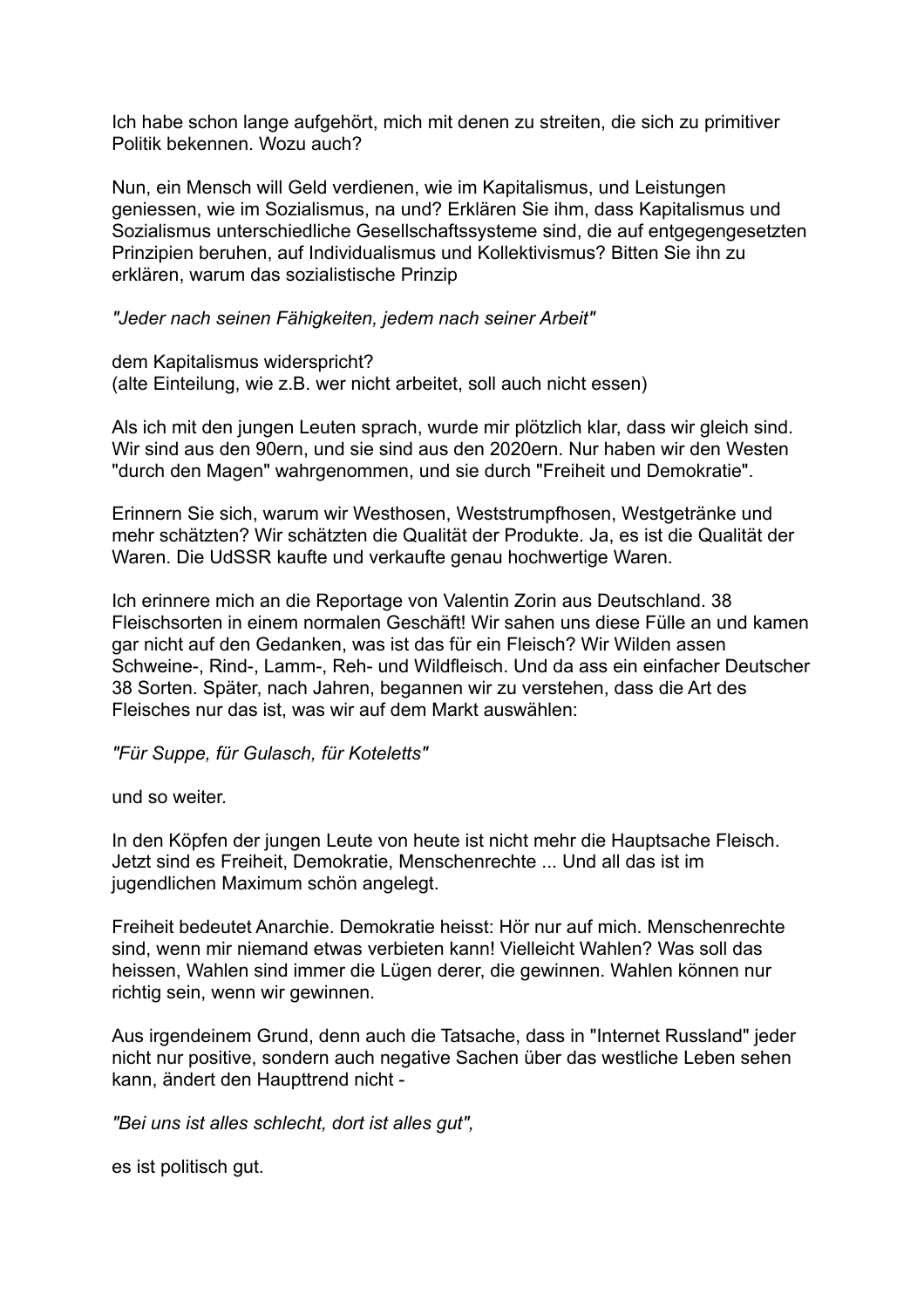Als ich versuchte herauszufinden, warum zum Beispiel die Demonstrationen von Demokraten oder Republikanern in den Vereinigten Staaten von politischen Protesten schnell in Vandalismus am nächsten Supermarkt umschlagen, erhielt ich keine Antwort.

Ebenso wenig erhielt ich eine Antwort auf meine Sicherheitsfrage:

## *"Warum habt ihr keine Geschäfte zerschlagen, als ihr durch die Strassen der Stadt gegangen seid?"*

Da gab es grosse Augen. Es gab so einen Doktor-Blick wie "Grossvater ist verrückt." Aber es gab keine Antwort.

Sie waren nicht in der Lage, die Pogrome gegen Geschäfte mit dem "politischen Kampf" zu verbinden. Übrigens, auch ein Video aus den Niederlanden, in dem Wasserwerfer die Menge beschossen, wurde ebenfalls entschuldigt -

### *"Das sind wahrscheinlich keine friedlichen Demonstranten."*

Wir haben die politische Bildung und die politische Erziehung unserer Kinder völlig aufgegeben.

Ich habe nicht mit Erstsemestern gesprochen. Vor mir sassen fast fertige Ingenieure, auch solche, die sehr bald neue militärische Geräte und Waffen entwerfen und konstruieren werden. Ausserdem sind das wirklich gute Ingenieure, nicht die von heute, die "auf bezahlter Basis".

Auf der anderen Seite, vor mir waren junge Männer mit vagen politischen Orientierungen, mit vagen politischen Ansichten. Sie wollen einige Verbesserungen, aber sie wissen nicht, was. Sie wollen, dass es "nach ihnen" geht, aber die Regierung verteidigte sich mit, es geht "nach uns".

## **Keine Koffer und Bahnhöfe nötig**

Ich sehe die Reaktion einiger radikaler Veteranen voraus, die noch nicht zu "Romantikern der Revolution" gereift sind. Eine Art von "Koffer, Bahnhof, Westen". Mit anderen Worten, aber die Essenz ist genau das. Wenn's uns nicht gefällt - ab in den Westen. Niemand hat die Absicht, Sie umzuerziehen. Wir sind weder ein Kindergarten noch eine Schule. Wenn du es wie im Westen haben willst, lebe im Westen.

Übrigens, diese Frage habe ich auch gestellt. Warum nicht einfach dorthin ziehen?

#### *"Wer braucht uns dort? Die haben doch genug eigene Leute!"*

Im Sinne von denselben Studenten oder jungen Ingenieuren wie hier. Die jungen Menschen haben ein Verständnis, dass sie Russen sind, dass dies ihr Mutterland ist. Und auch Patriotismus, wenn auch eigentümlich, aber ist da.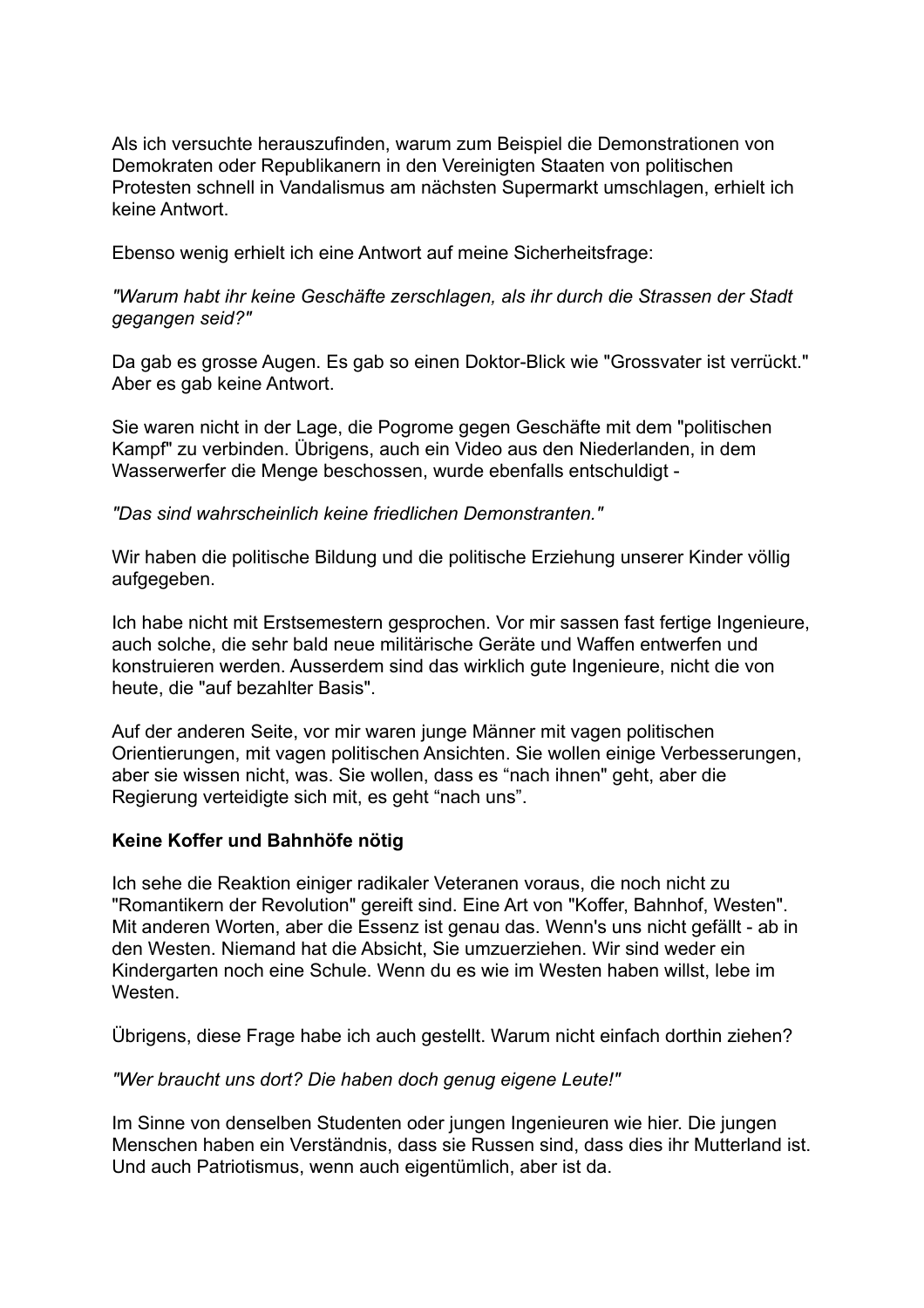Woher kommt so ein Durcheinander in den Köpfen?

Ich erinnere mich an diese 2-3% der Idioten, die es in jeder Nation gibt. Sie sind laut, aktiv, kompromisslos, aber sie sind wenige. Aber es gibt solche Menschen, meine Gesprächspartner, die auf der Suche nach ihrer Wahrheit sind. Sie stellen die gleichen Fragen, die wir in ihrem Alter gestellt haben. Aber wir haben Antworten bekommen und sie nicht. Was diese Antworten waren, ist nicht mehr wichtig. Wir selbst haben (mit dem Alter) die aus unserer Sicht richtigen Antworten auf diese Fragen gefunden.

(um gesund zu bleiben, braucht jede Wirtschaft min. 5 % Rebellen)

Heute stehen die Jungen ohne unsere erwachsene Weisheit da. Ganz allein, ganz allein. Und dann wundern wir uns über das Auftauchen von Radikalen verschiedener Richtungen, über das Auftauchen von Faschisten und Linken, über die Geburt von völlig "wilden" politischen Strömungen, vom Standpunkt der formalen Logik aus gesehen. Die jungen Leute suchen selbst nach Antworten.

Koffer, Bahnhof, Westen - es ist ganz einfach. Aus der Serie "Der Narr bist selbst".

Und wir müssen damit beginnen, die grundlegenden Aufgaben der Erziehung von Schülern und Studenten zu definieren.

Wen wollen wir überhaupt sehen?

Denn auch in der Familie gibt es heute keine Antwort auf diese einfache Frage.

*"Meine Kinder sollen zu guten Menschen heranwachsen."* 

Hurra! Und was ist ein guter Mensch? Ich bin mir nicht sicher, ob es viele Eltern auf der Welt gibt, die sagen, sie wollen einen schlechten Menschen grossziehen.

Entscheiden wir, wen wir brauchen - es wird Lehrer und Professoren geben, die die Aufgabe, einen solchen Menschen zu erziehen, perfekt erfüllen werden. Die Tatsache, dass ein Erwachsener nicht umerzogen werden kann, wie das Leben gezeigt hat, ist falsch.

Es ist unmöglich, jemanden umzuerziehen, der wirklich an etwas glaubt. Und davon gibt es eine ganze Menge. Der Rest wird unter dem starken Einfluss der Propaganda schnell seine Ansichten ändern, wie wir am Beispiel der Ukraine sehen.

Also, bieten Sie unseren Kindern keinen Koffer an und zeigen Sie ihnen nicht, wo der Bahnhof ist.

Was, wenn sie, wie gehorsame Kinder, wirklich in einen Zug steigen, der irgendwo hinfährt?

Und für wen haben wir dann alles aufgebaut, zerstört und jetzt wieder neu aufgebaut?